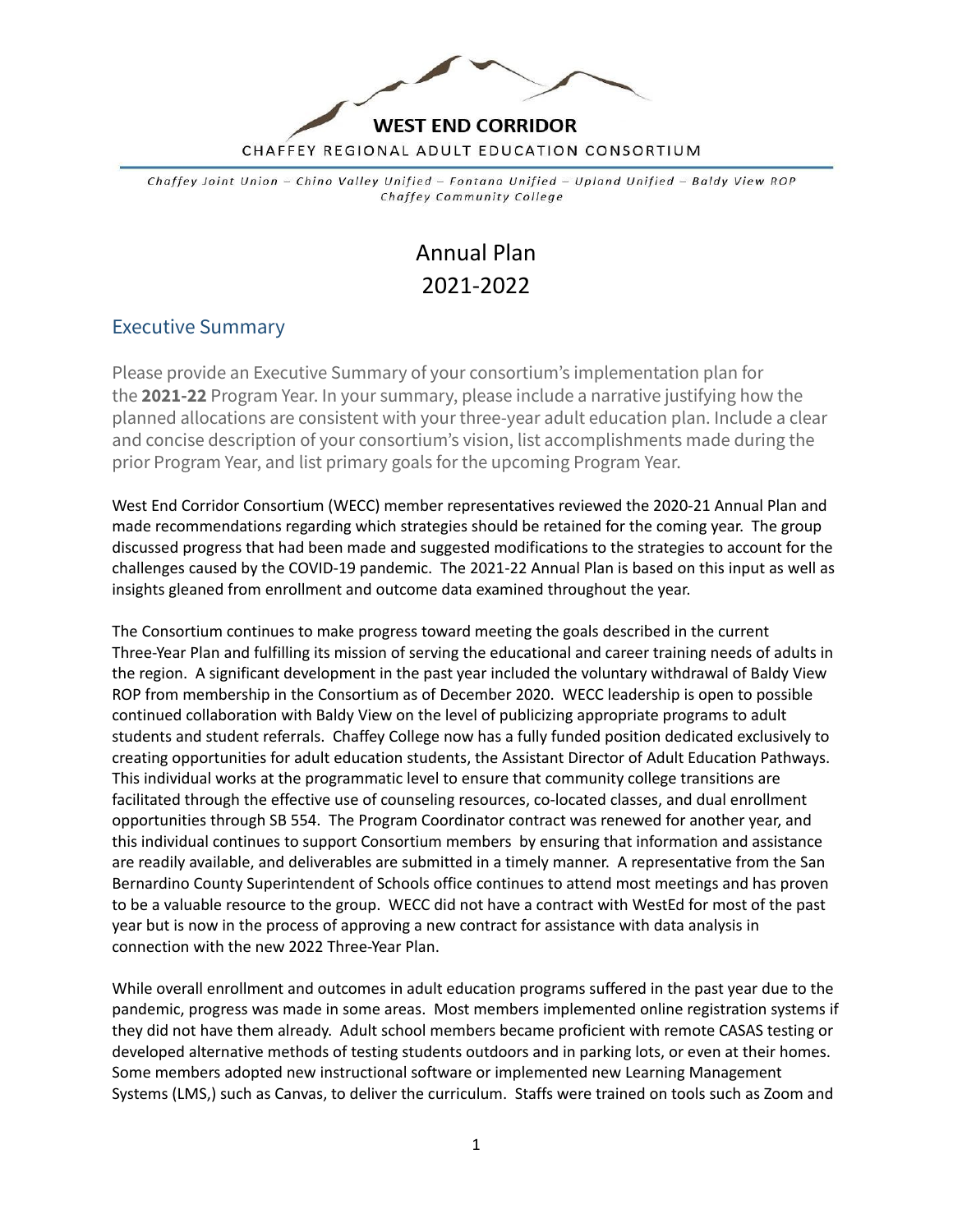Google Classroom and became much more proficient with electronic communication systems and social media. Chaffey College expanded its virtual counseling services and added a Virtual Reality component to the HVAC program. Teachers and other staff now have a new set of skills and schools have increased their technology capabilities which will be necessary in the event of a future outbreak and an asset in normal conditions.

The majority of Chaffey College classes will remain a distance learning format for the fall 2021 semester. The number of adult education students who participated in the dual enrollment partnership program (SB 554) actually grew over the course of the year. In addition to the barriers to enrollment removed by SB 554, students reported that the online format worked well for them. This is an important piece of information that will be considered when planning future dual enrollment classes.

The primary WECC goal of *improving overall student outcomes* for the upcoming year includes the following:

- Recruiting and retaining students so that enrollment returns to pre-pandemic levels and schools are at capacity
- Maintaining strong programs in the core areas of ABE, ASE, and ESL in order to serve community needs
- Reducing student barriers to success by offering a variety of programs, schedules, modalities, and services
- Reestablishing and expanding CTE offerings to meet labor market and student demand
- Enhancing student employability through the infusion of soft skills, contextualized/integrated programs, dual enrollment, and collaboration with workforce agencies and employers
- Facilitating student transitions through effective academic counseling and career advisement services
- Providing meaningful and timely professional development for teachers and other staff who work with adult students
- Using data effectively to identify inequities and to pinpoint where resources should be concentrated or areas of success

### Regional Planning Overview

This 2021-22 annual plan, and the strategies, are based on your new 3-year plan, how is your consortium implementing the new 3-year plan?

The West End Corridor Consortium has been making decisions based on the 2019 Three-Year Plan since the Plan was adopted. Regional needs, goals, and strategies are clearly described in the document, which is available to all on the WECC website. The Executive Committee regularly examines allocations and makes fiscal decisions based on the ability of the member institution or proposed project to meet the CAEP and Consortium Plan goals of directly benefitting the maximum number of students at the lowest cost to the student. Program design is analyzed with respect to removing barriers and maximizing positive, tangible outcomes. In addition to completions, certificates, and transitions, there is a continued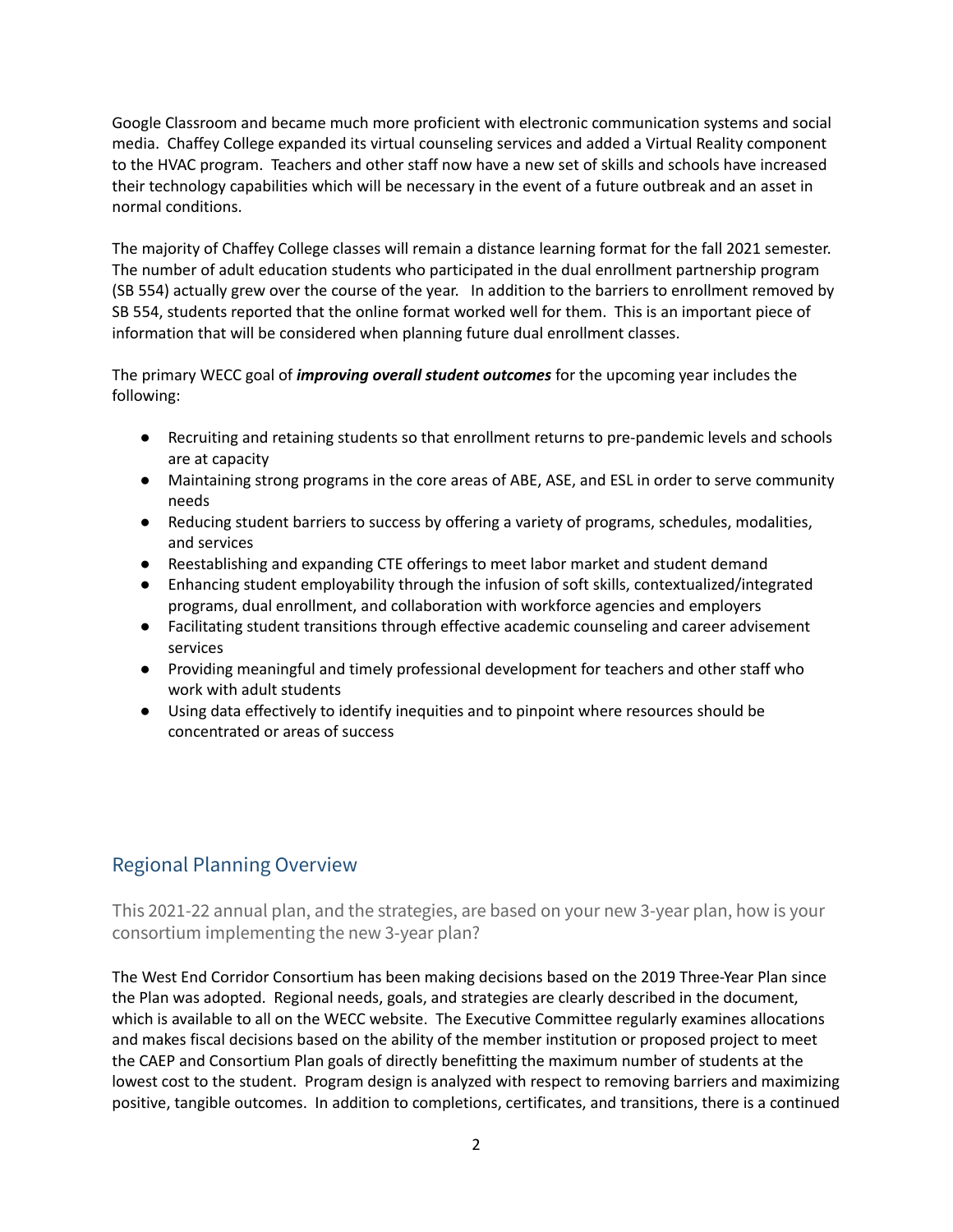focus on improving student learning within programs by ensuring complete and accurate testing, recognizing level completions and other intermediate indicators of progress, offering "mini" or stackable certificates, and especially this year, soliciting feedback from students and staff.

Resources and effort are based on analysis of program effectiveness and identified need. Areas of concern/interest that have arisen in the past year include:

**Technology access and training for both students and staff.** The virtual learning environment of the pandemic has forced members to provide students with the means to continue making progress toward goals, with the associated training for staff and possibly the acquisition of new software and/or LMS. This will continue to be an area of focus, with most schools offering more distance learning or blended programs than they did prior to the pandemic.

**Increased resources devoted to outreach and marketing.** Consortium leadership realizes that there is a general lack of knowledge regarding adult education among the public, and much confusion regarding what is currently open and available. In addition to the normal marketing efforts made by members, WECC has undertaken a broadcast outreach campaign and will evaluate its effectiveness as the year progresses.

**Effective use of local data to determine regional need, outreach, and program planning.** The labor market has changed in both obvious and subtle ways as a result of the pandemic. WECC intends to be responsive to the needs of individuals who are seeking employment or re-employment/retraining. The Consortium has plans to work with WestEd to ensure the effective use of current regional demographic and labor market data.

**Better use of consortium data to improve persistence, retention, outcomes, and transitions.** This is an area of ongoing interest for the Consortium. The Data Group will continue to meet and collaborate in support of all members, and training on gathering accurate data and using reports to enhance student performance and inform program design will continue to be supported.

**Acceleration of student progress through integrated/contextualized programs, articulation agreements and pathways, and dual enrollment opportunities.** The Consortium has made good progress in this area, and Chaffey College is leading the state in the implementation of SB554 for adult education students. Virtual counseling resources have been developed at the college and are accessible to a greater number of adult education students than before the pandemic.

Analysis of need and allocation of resources to ensure that all members can meet the demands in their **communities.** The WECC Executive Committee has consistently allocated resources to members who demonstrate that the need in their community exceeds their ability to meet it. Pilot projects are considered and supported when they follow Plan goals and outcomes can be readily evaluated.

**Allocation and leveraging of resources to fill gaps in regional CTE needs.** The labor marked landscape has shifted somewhat due to the pandemic in favor of the Inland Empire as one of the major logistics hubs of the nation. The WECC is examining its workforce training programs and members are working together to offer classes that meet the growing and changing needs of the region. The adult school members are looking to coordinate classes with one another when possible and tie their programs in with Chaffey College pathways.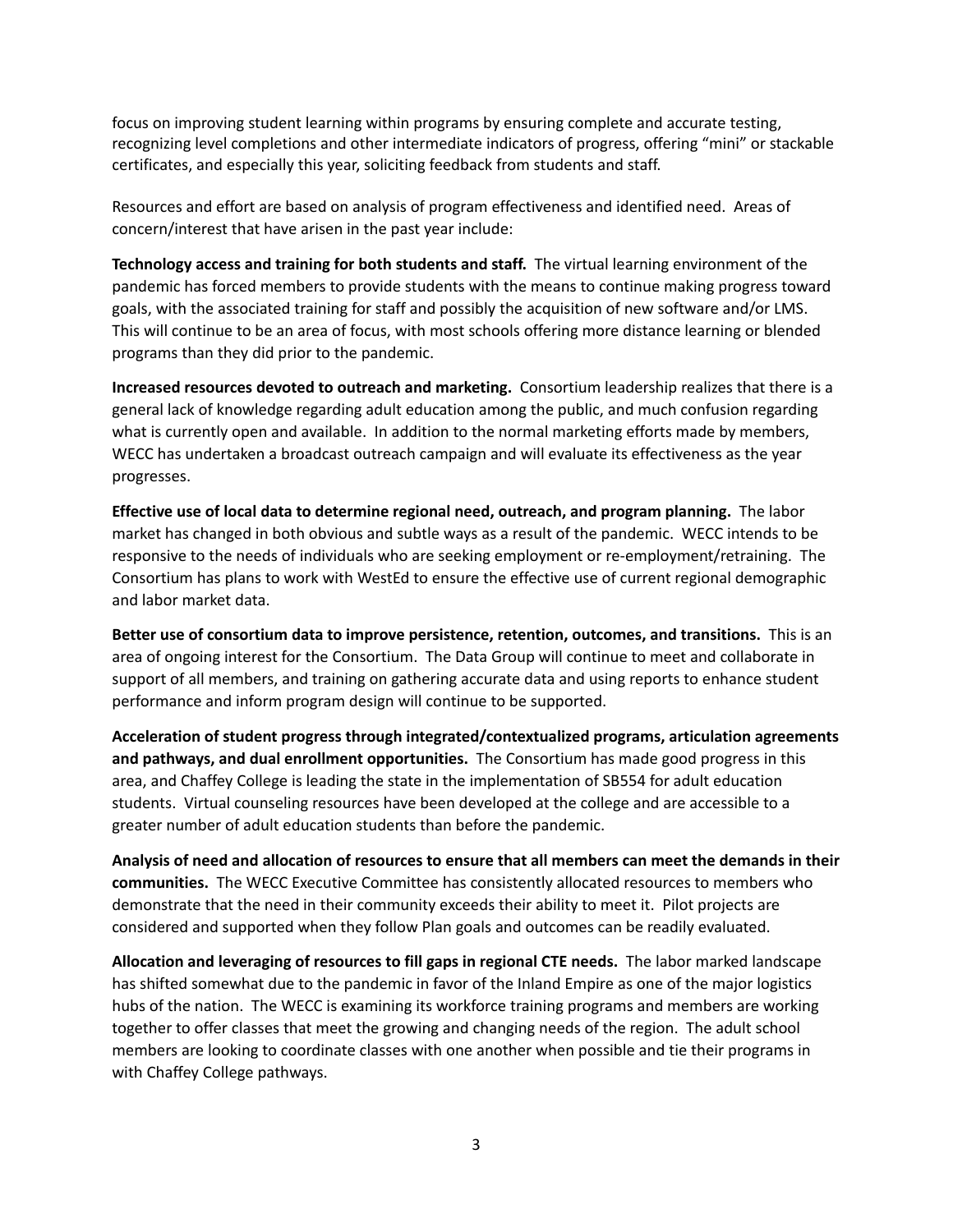**Support of data-based, focused professional development opportunities for staff.** Plans for in-person professional development events were replaced with a large variety of virtual opportunities offered by state agencies and professional associations. These were encouraged and supported by the Consortium. WECC held a teacher networking event last spring that was well-received. The leadership group will request teacher input and may convene a workgroup to determine how to move forward with PD for the coming year.

## Meeting Regional Needs

What are the primary gaps / needs in your region? How are you meeting the adult education need in your region, and identifying the gaps or deficits in your region? Please provide the reasons for the gap(s) between the need in the region and the types and levels of adult education services currently being offered. (OR Please explain the gaps between the need in your region and the types and levels of adult education services currently being offered)

- Gaps in service/regional need
- How did you know? What resources did you use to identify these gaps?
- How will you measure effectiveness / progress toward meeting this need? Please be sure to identify any local indicators planned for measuring student progress.

| Gaps in service/regional need   | How did you know?<br>What resources did you use to<br>identify these gaps? | How will you measure<br>effectiveness/progress toward<br>meeting this need? Please be<br>sure to identify any local<br>indicators planned for<br>measuring student progress. |
|---------------------------------|----------------------------------------------------------------------------|------------------------------------------------------------------------------------------------------------------------------------------------------------------------------|
| Expand and improve offerings in | Regional demographic data                                                  | Enrollment trends, waiting lists,                                                                                                                                            |
| the areas of ABE, ASE, and ESL  | continue to indicate the need<br>for secondary credentials and             | student interest surveys                                                                                                                                                     |
|                                 | English language instruction                                               | Data on student persistence,                                                                                                                                                 |
|                                 |                                                                            | learning gains, diplomas earned,                                                                                                                                             |
|                                 | Adult schools provide the safety<br>net for non-grads from their           | transitions, and other outcomes                                                                                                                                              |
|                                 | parent districts                                                           | Student and staff surveys and                                                                                                                                                |
|                                 |                                                                            | other feedback regarding                                                                                                                                                     |
|                                 | Members report gaps in                                                     | program effectiveness                                                                                                                                                        |
|                                 | basic/secondary skills and ESL                                             |                                                                                                                                                                              |
|                                 | programs relative to community<br>need                                     | Examine community need<br>vis-à-vis enrollment                                                                                                                               |
| Reduce student barriers to      | Students identify barriers upon                                            | Identify the biggest barriers and                                                                                                                                            |
| success                         | registration and in surveys                                                | offer distance learning                                                                                                                                                      |
|                                 |                                                                            | programs, technology and                                                                                                                                                     |
|                                 |                                                                            | related training, childcare,                                                                                                                                                 |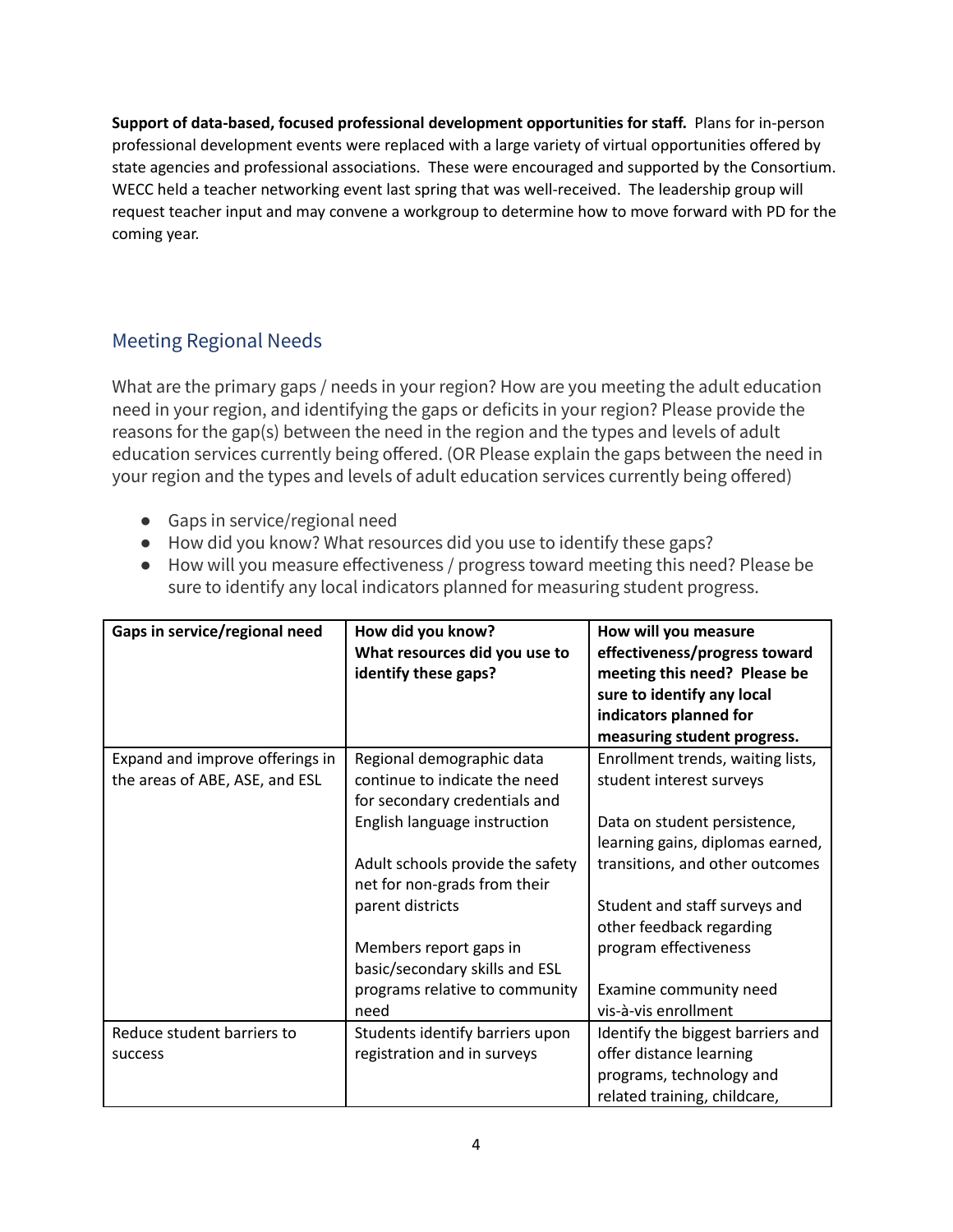|                                                                                                                                                         | Counselors, teachers, and other<br>staff report issues that impede<br>student progress                                                                                                                                                                                                                  | transportation assistance,<br>tutoring, mentoring, and<br>counseling centers<br>Refer students to local and<br>county agencies when<br>appropriate<br>Examine outcome data and<br>request student and staff |
|---------------------------------------------------------------------------------------------------------------------------------------------------------|---------------------------------------------------------------------------------------------------------------------------------------------------------------------------------------------------------------------------------------------------------------------------------------------------------|-------------------------------------------------------------------------------------------------------------------------------------------------------------------------------------------------------------|
|                                                                                                                                                         |                                                                                                                                                                                                                                                                                                         | feedback on programs and<br>services offered                                                                                                                                                                |
| Expand and pinpoint CTE<br>offerings to reflect the local<br>labor market and student<br>demand                                                         | Regional LMI data<br>Student demand                                                                                                                                                                                                                                                                     | Program completion data,<br>including milestones and<br>certificates                                                                                                                                        |
|                                                                                                                                                         | Input from local employers<br>Examination of CTE programs<br>offered by WECC members to<br>identify gaps or redundancies                                                                                                                                                                                | Employment data (if<br>available)<br><b>Feedback from local</b><br>employers                                                                                                                                |
|                                                                                                                                                         |                                                                                                                                                                                                                                                                                                         | Student feedback                                                                                                                                                                                            |
| Enhance employability of all<br>students by infusing soft skills<br>throughout the curriculum and<br>offering contextualized and<br>integrated programs | Employers report that job<br>candidates with soft skills are<br>primary need<br>Students can acquire academic,<br>career, and soft skills at the<br>same time in accelerated<br>programs, saving time and<br>money in the process. These<br>models have been popular and<br>successful in WECC schools. | Analysis of outcome data<br>Analysis of data from Career<br>Cruising, Burlington English, and<br>other platforms used<br>Student feedback via<br>conversations and surveys<br>Counselor feedback            |
| Facilitate student transition                                                                                                                           | College transition data compiled                                                                                                                                                                                                                                                                        | Employer feedback<br>Examine program design, ease                                                                                                                                                           |
| between programs within the<br>consortium and to other<br>education/training providers                                                                  | by WECC show that the number<br>of adult students who transition<br>to Chaffey College is low,<br>reflecting the statewide average<br>WECC is working on curriculum<br>alignment (ESL) and creating<br>clear pathways and programs<br>that integrate with one another                                   | of navigation, supports for<br>students, and transition data<br>Data regarding adult students in<br>college dual enrollment<br>programs<br>Adult school to Chaffey College<br>transition data               |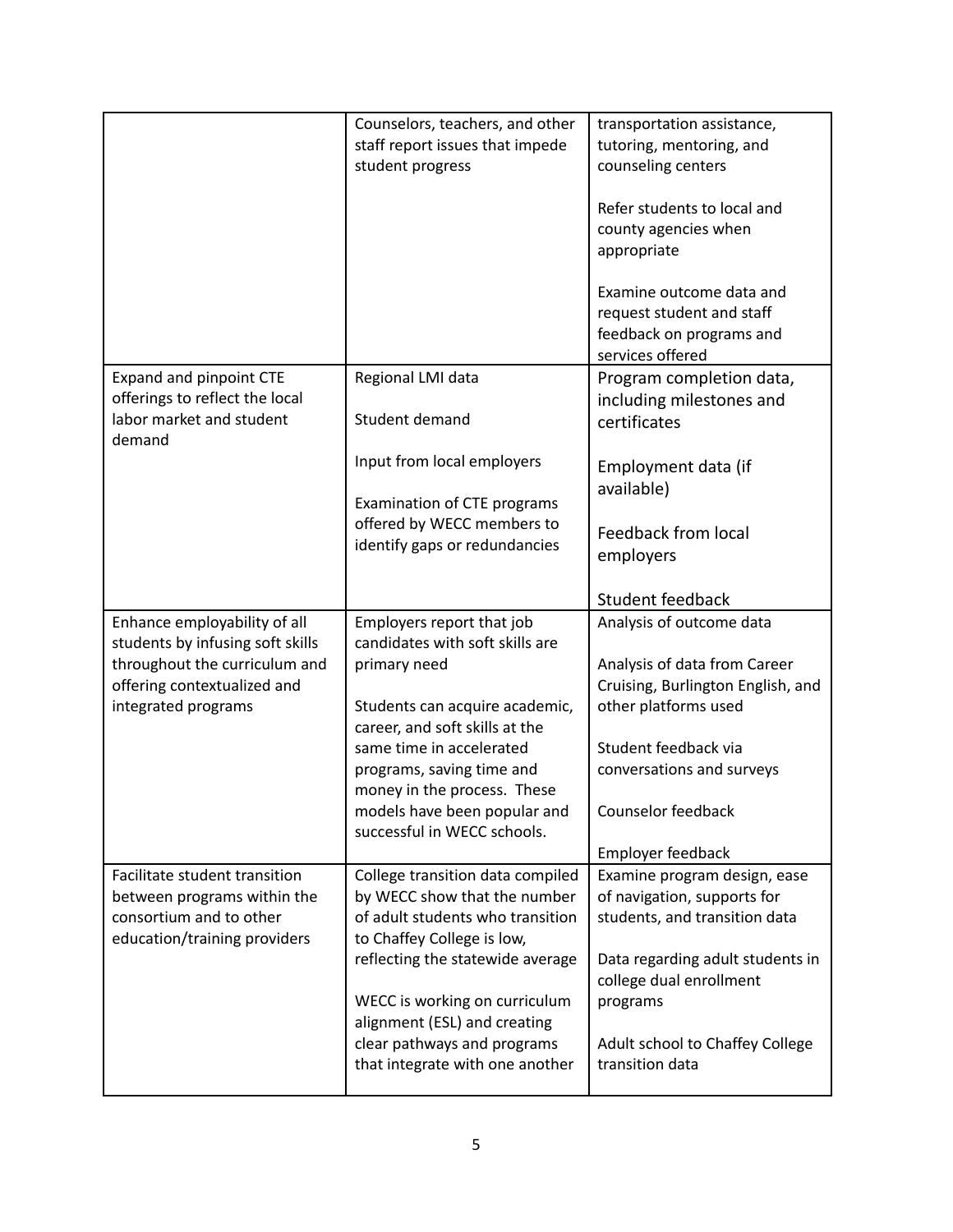|                                | Some member reps report that        | Work with the county                          |
|--------------------------------|-------------------------------------|-----------------------------------------------|
|                                | their counseling resources are      | WDB/AJCC to improve the                       |
|                                | inadequate. Resources are           | system of referring students to               |
|                                | being leveraged with Chaffey        | employers and training                        |
|                                | College to fill this need.          | providers                                     |
|                                |                                     |                                               |
|                                | Pilot and ongoing                   |                                               |
|                                | implementation of SB554 has         |                                               |
|                                | increased dual enrollment           |                                               |
|                                | opportunities for students          |                                               |
|                                | enrolled in ASE programs            |                                               |
| Improve CAEP and WIOA II       | Analysis of TOPSpro Enterprise      | WestEd consulting expertise                   |
| outcomes                       | data                                |                                               |
|                                |                                     | <b>TOPSpro Enterprise to</b>                  |
|                                | Analysis of college transition      | determine local outcomes                      |
|                                | data (compiled at Chaffey           |                                               |
|                                | College)                            | Chaffey College enrollment                    |
|                                |                                     | figures regarding adult                       |
|                                | Analysis of LaunchBoard data        | education students                            |
|                                |                                     |                                               |
|                                |                                     | LaunchBoard                                   |
|                                | Data Group input                    |                                               |
|                                |                                     | EDD employment data                           |
|                                |                                     | Student surveys                               |
| Increase regional knowledge of | Enrollment numbers clearly          | Data regarding the effectiveness              |
| public adult education         | indicate that the public is largely | of the WECC broadcast                         |
|                                | unaware of the adult education      | marketing campaign                            |
| opportunities                  |                                     |                                               |
|                                | system                              |                                               |
|                                |                                     | Member schools market                         |
|                                |                                     | programs according to their size              |
|                                |                                     | and resources                                 |
|                                | Current student input               |                                               |
|                                | Anecdotal evidence from             | Surveys regarding how students                |
|                                | community members                   | found out about adult education               |
|                                |                                     |                                               |
|                                | For-profit institutions operate in  | Feedback from collaborators                   |
|                                | the region with similar programs    | and partners                                  |
|                                |                                     |                                               |
|                                |                                     | New WECC website with                         |
|                                |                                     | increased resources for staff and             |
|                                |                                     | stakeholders                                  |
|                                |                                     |                                               |
|                                |                                     | Social media, other forms of                  |
| <b>Gaps in Service</b>         |                                     | outreach, public events<br>2021-22 Strategies |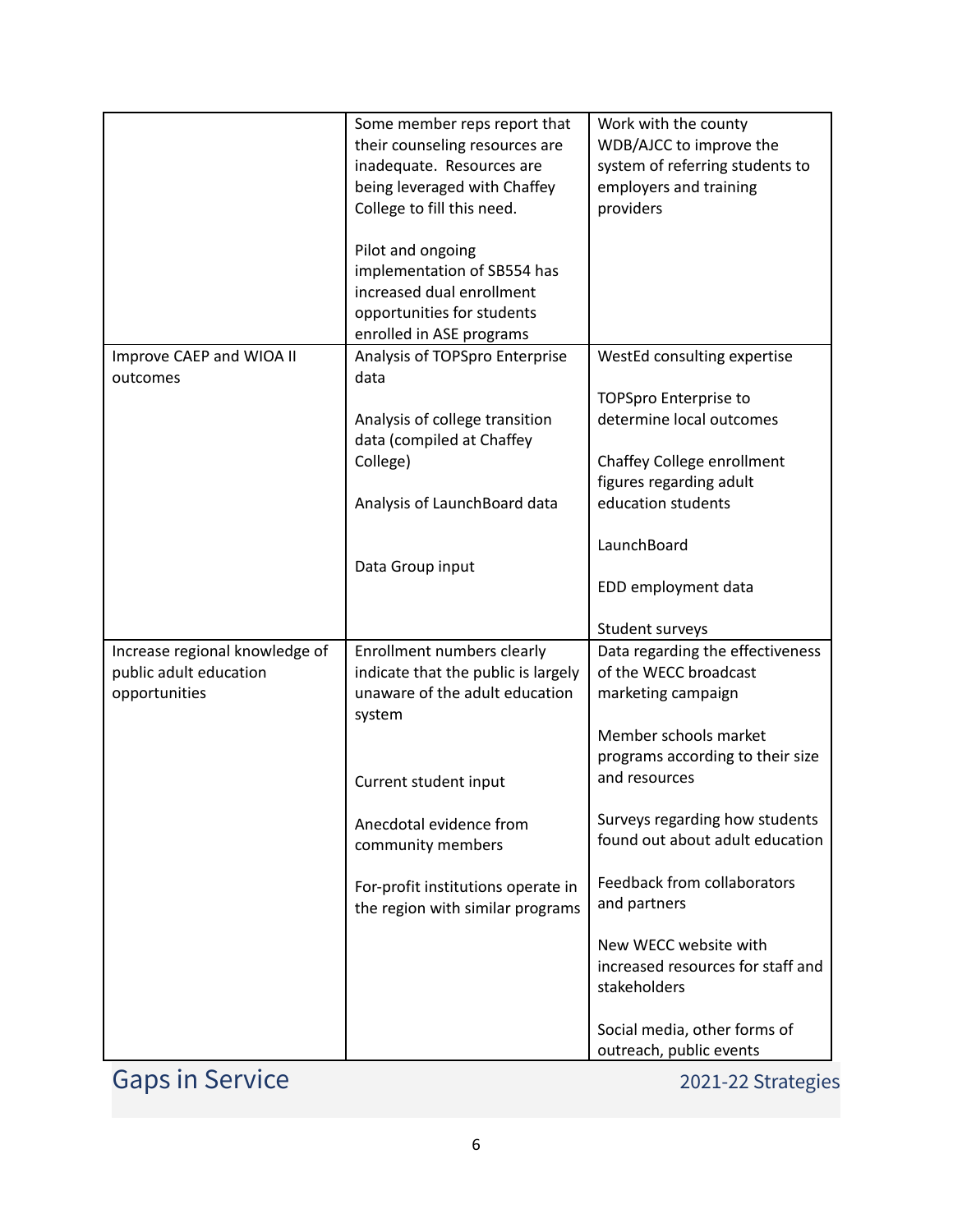What strategies are planned to incrementally increase capacity in identified gap areas and / or help maintain established levels of service? **You must list at least one.**

Identify strategies planned to incrementally increase capacity in identified gap areas as well as strategies that help maintain established levels of service. These might include, but are not limited to, working with other partners in the service area, developing or expanding programs and plans to assess the effectiveness of these expanded efforts. List identified programming and service gaps, including lack of providers, services, access, attainment, and/or performance.

(3-Year Plan, Themes A and H) **Identify, inform, and serve all individuals who wish to enroll in adult education programs in the region** at the highest capacity possible. Using outcome and barriers data, and student input, offer programs, supports and modalities that are accessible to students. Allocate resources and funds to ensure that members can meet the demonstrated needs in their communities per Three-Year Plan data.

(3-Year Plan, Themes B and I) **Reestablish and expand CTE programs.** Short-term CTE suffered due to mandates that prohibited in-person instruction, although some creative solutions were explored by Consortium members. Programs will be reinstated and new ones added to reflect the changing labor market in the region. There are plans to continue leveraging resources between Chaffey College and the adult schools, and to work with local employers to produce skilled workers in high-demand industries.

(3-Year Plan, Theme E) **Provide effective, timely career and academic advising.** The Consortium remains committed to working with students on early career assessment and ongoing academic and career advisement services. Integrated, contextualized, and cohort models will be continued as demand and outcomes warrant. Good progress was made prior to the pandemic with resources devoted to making Career Cruising available to all members and increased/improved counseling facilities and personnel at member institutions.

## Seamless Transitions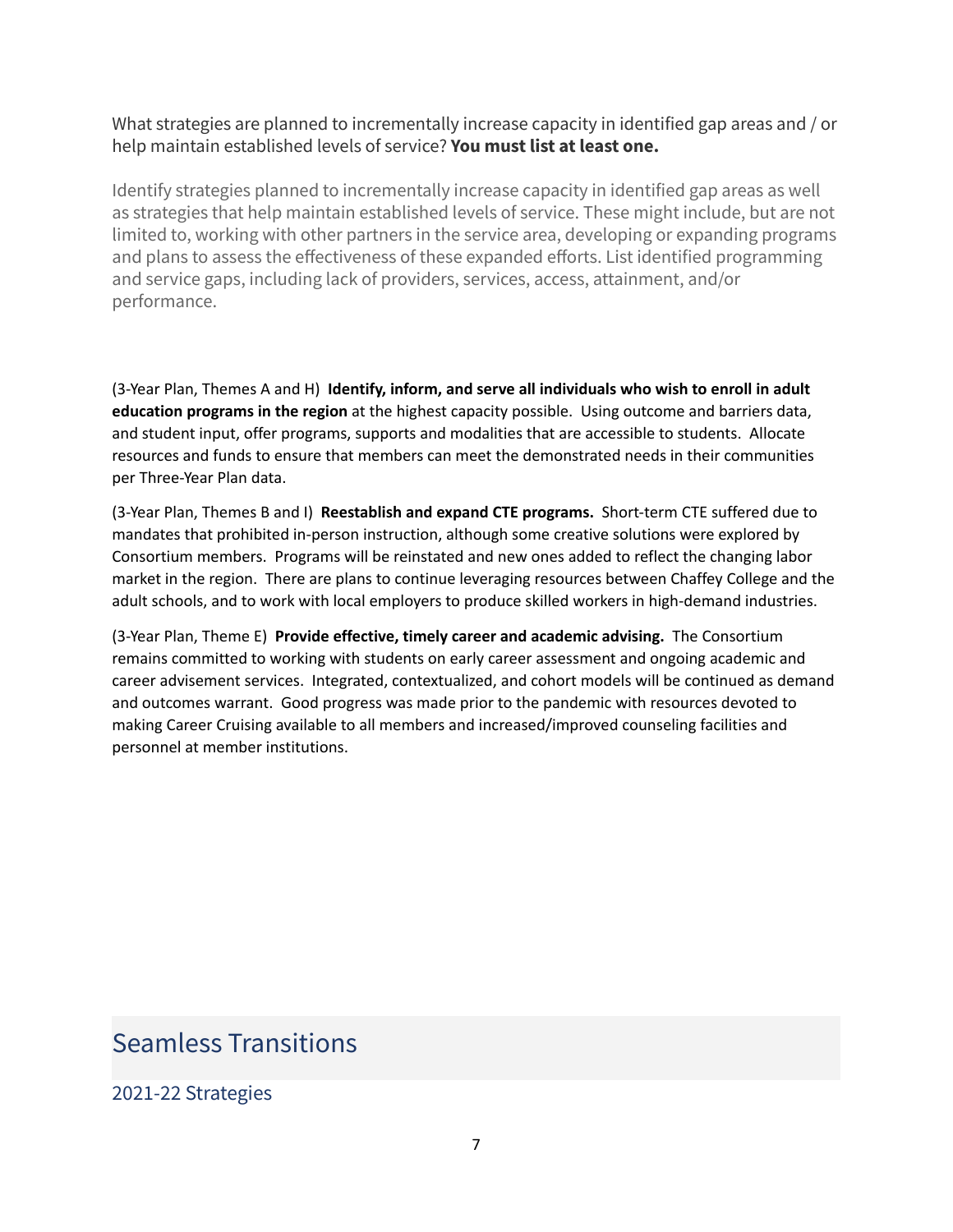What new and/or existing strategies are planned to integrate existing programs and create seamless transitions into postsecondary education or the workforce? **You must list at least one.**

How will the Consortium align and connect existing and future adult education programs to postsecondary academic pathways and/or career pathways leading to employment? Strategies should address how the Consortium will align placement tools, curriculum, assessment tools and rubrics, and student performance outcomes across delivery systems to ensure that student transition paths, both between providers and into postsecondary credit programs, are understood and supported across all systems.

(3-Year Plan, Theme E) **Improve outcomes** by increasing the number of students who complete milestones and programs, achieve level gains, get jobs, or enroll in post-secondary education or training. Analyze outcome data to determine where inequalities may exist and improvements should be made. Reduce barriers to success by improving communication with students and providing robust student services and referrals to outside agencies when appropriate.

(3-Year Plan, Theme D) **Increase the number of students enrolling in Chaffey College from the adult schools** by supporting the regular presence of college counselors on the campuses. Improve communication by creating collaboration opportunities between adult school and college staff. Provide clear pathways, application assistance, and dual enrollment opportunities, such as non-credit college ESL at the adult school campus or a college CTE class built into an IELCE program.

(3-Year Plan, Theme F) **Improve systems for the collection and accuracy of student data.** The leadership group agrees that accurate and actionable data is necessary to make decisions that result in improved outcomes for students. Funding is allocated for student data systems (ASAP) and training of personnel related to gathering, reporting, and interpreting student and program data. The Data Group continues to meet regularly and has proved an asset to its members and the Consortium as a whole.

## Student Acceleration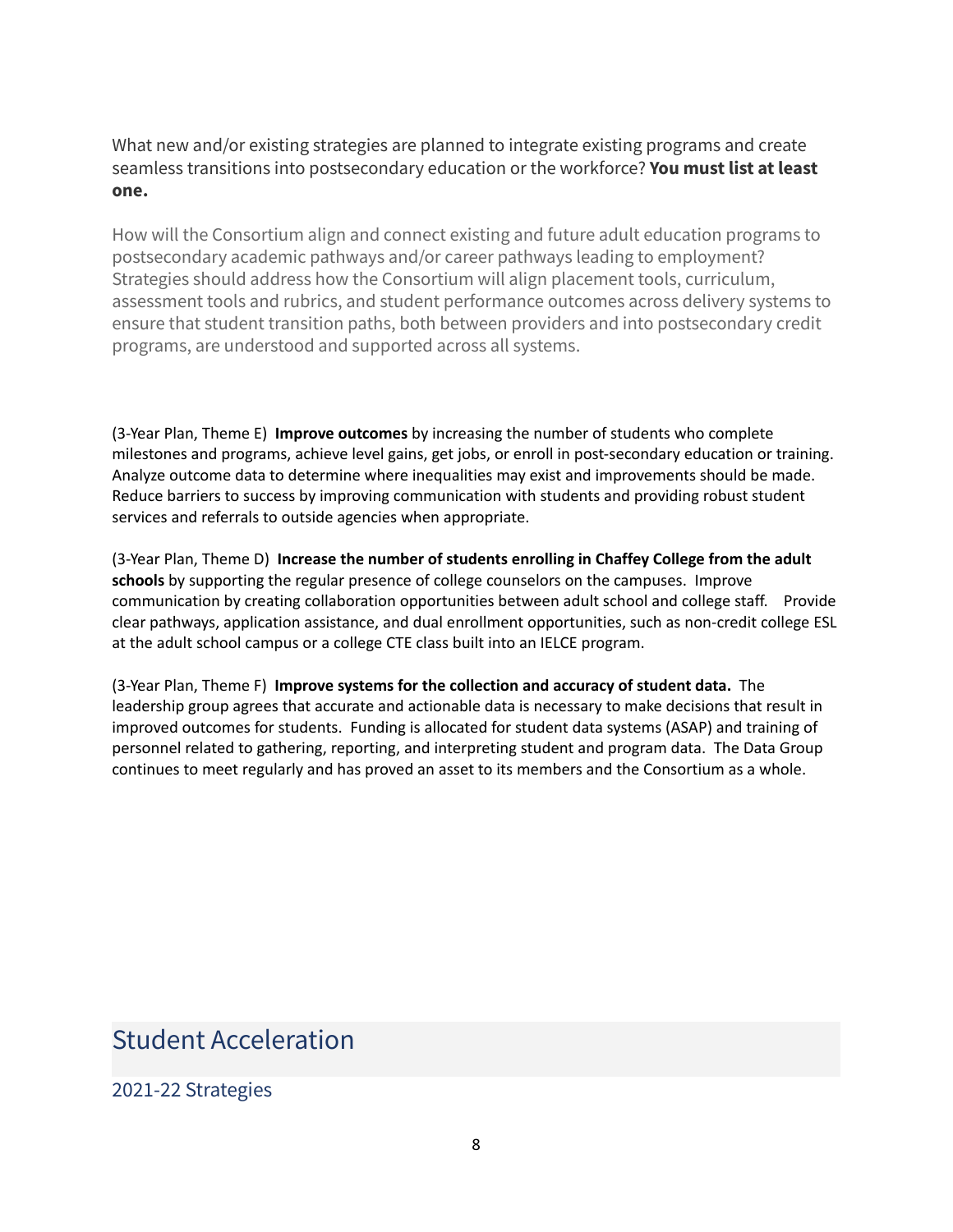#### What new and/or existing strategies are planned to accelerate student progress? **You must list at least one.**

Identify strategies that you will implement and/or improve upon by using specific evidence-based strategies across the region, within and between systems where they currently don't exist, to accelerate students' progress. Common strategies include compressing courses into shorter, more intensive terms (accelerated), individualized instruction based on a student's competencies (competency-based), and putting basic skills content into the context of a student's goals and career path (contextualized).

(3-Year Plan, Themes D and G) **Increase student accessibility and facilitate acceleration** by providing a variety of schedules and learning modalities. Many students have indicated that distance learning worked well for them during the pandemic. Member institutions have evaluated existing instructional platforms and implemented new systems when necessary. Instructors have been supported in creating their own online materials when appropriate. Pilot programs, cohort models, and targeted orientation programs that have been effective will be continued.

(3-Year Plan, Themes E, I and J) **Implement programs and supports that enable students to begin career-based studies early on.** Identifying students' career/academic interests and goals as soon as possible will continue to be a priority for Consortium members. Resources such as career counseling, workshops, job fairs, tutoring centers, mentorships, and student recognition programs have been implemented by members to support student success. Infusion of soft skills into the curriculum at all levels is also a priority. Progress has been made in the areas of ESL and CTE articulation and pathways from the adult schools to Chaffey College.

# Shared Professional Development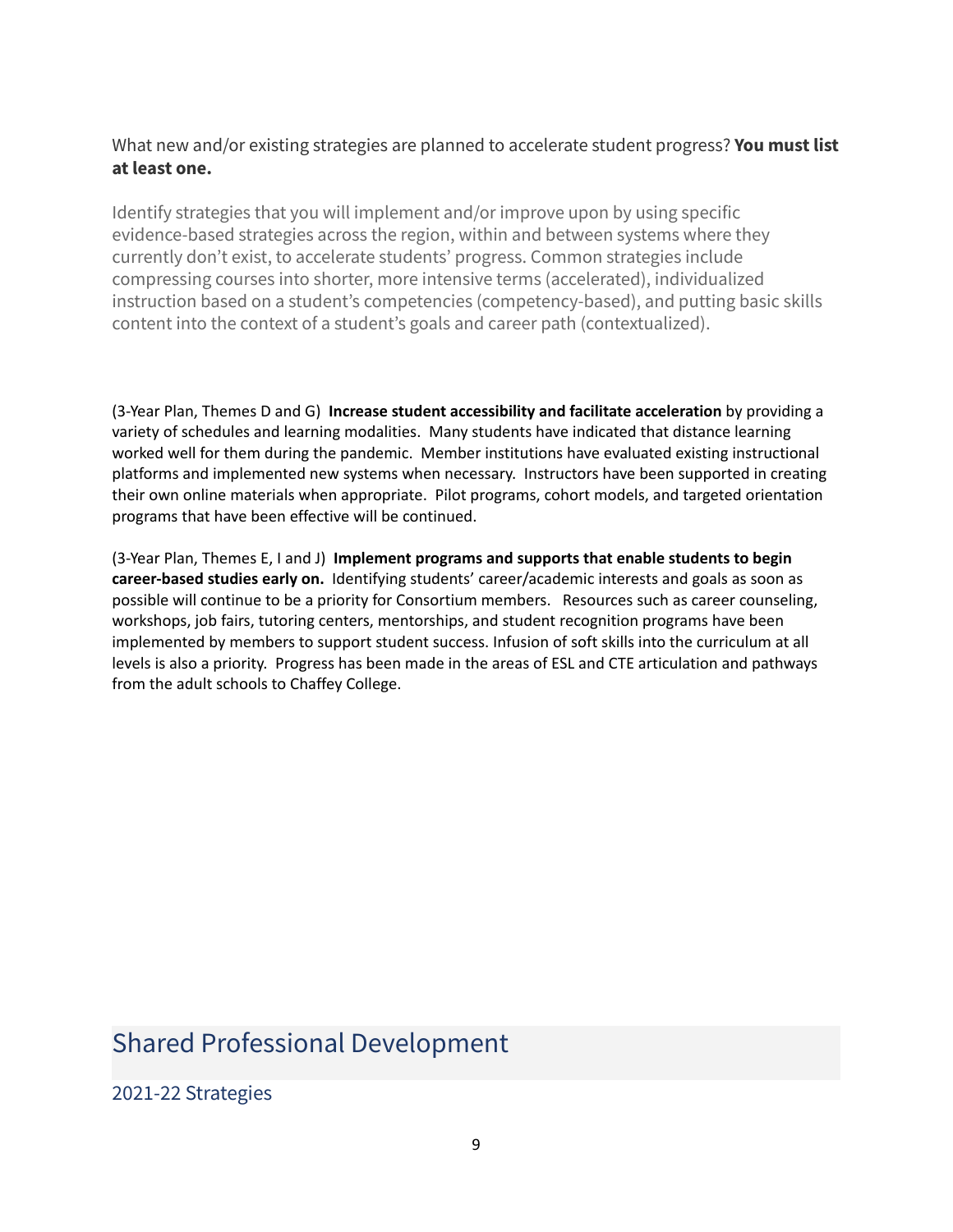#### What new and/or existing strategies are planned to provide shared professional development? **You must list at least one.**

Professional development is a critical element to ensure the effective implementation of the Consortium's plans to improve adult education programs. Professional development fosters learners' persistence and goal achievement. It serves to equip faculty and staff with the skills, knowledge, and tools needed to deliver high-quality instruction and support strategies. Significant and effective professional development is required to build capacity within the existing systems to deliver this new vision for adult learning throughout the state.

(3-Year Plan, Themes C and F) **Focus professional development opportunities based on student/staff input and outcome data.** Online communication with students has been a necessity due to the pandemic and has resulted in a new paradigm for instructors, office staff, and students. Member institutions have implemented technology training for students and have provided or facilitated LMS training for staff as needed. The WECC held a virtual PD event for teachers in the past year and staff were encouraged to participate in a variety of outside opportunities. The Consortium is considering forming a work group to advise on this topic.

(3-Year Plan, Theme C) **Support participation in local, regional, and state-wide professional development efforts.** In the past year, it has been necessary to seek out virtual PD opportunities offered by state agencies and professional associations, such as CAEP, CASAS, CALPRO, OTAN and CCAE. Consortium members have contributed to these efforts through presentations, sharing of best practices, and participation in networking events. The Consortium sets aside funds each year to support professional development at various levels and will continue to do so. The Consortium website has recently been updated and a there are plans to produce a periodic newsletter.

## Leveraging Resources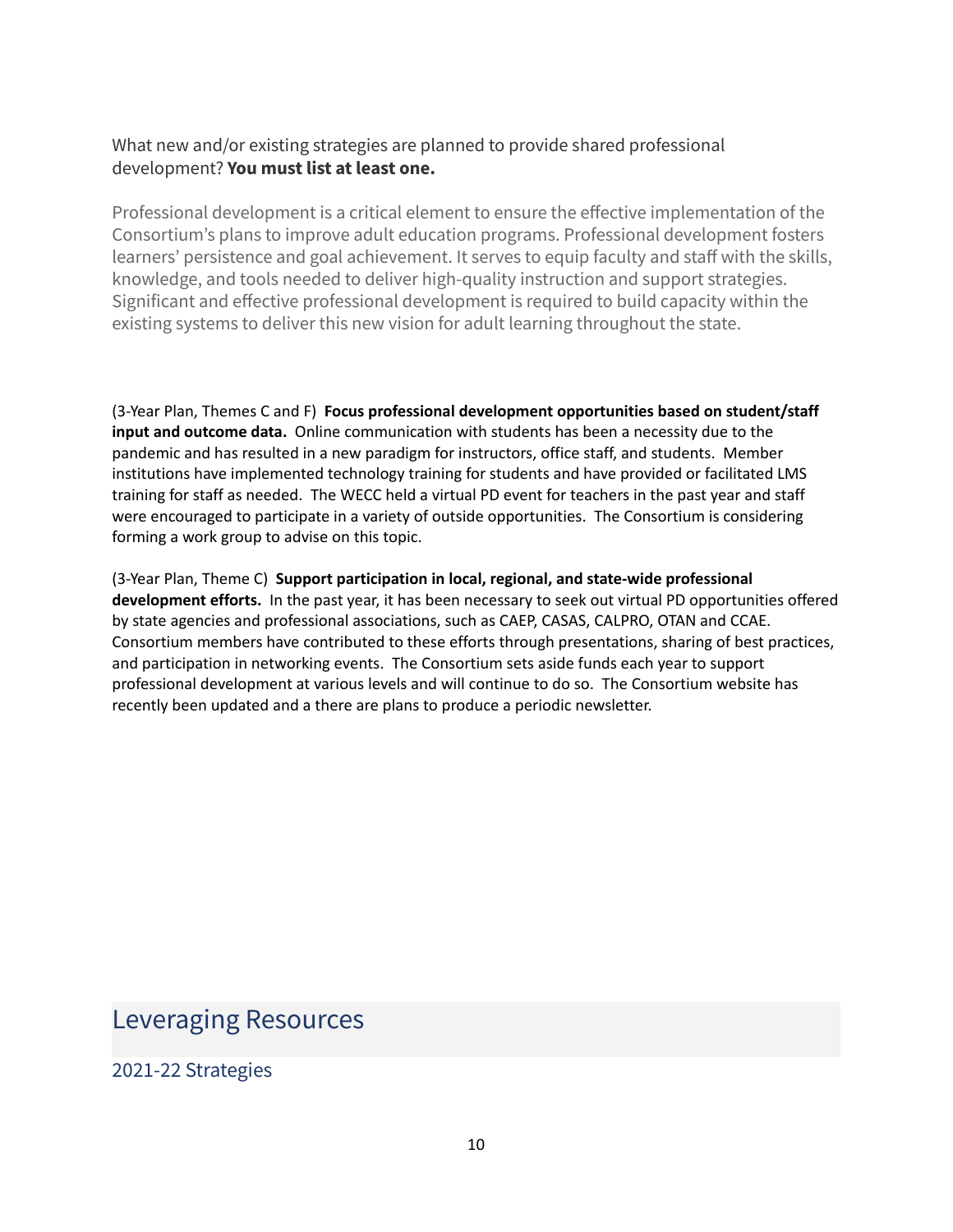What new and/or existing strategies are planned to leverage existing regional structures with, including but not limited to, local workforce investment areas? **You must list at least one.**

Identify strategies planned to leverage existing regional structures and utilization of resources, including leveraging existing assets or structures to benefit the adult learners in the region. These assets or structures might include, for example, contributions from, or collaborations with, local Workforce Investment Boards (WIBs), industry employer groups, chambers of commerce, and county libraries.

(3-Year Plan, Theme B) **Continue to strengthen the relationship between Chaffey College and the adult schools** by collaborating to offer co-located classes and dual enrollment opportunities. Leverage staffing, facilities, expertise, and other resources to facilitate increased opportunities for students. Chaffey College is working with adult school members to ensure that counseling resources are accessible to all adult students. Member institutions are partnering with local employers to offer training programs and make employment opportunities available to students.

(3-Year Plan, Theme E) **Support and participate actively in regional efforts to create a qualified workforce and reduce unemployment** in the region. Work with regional WIOA I partners such as the WDB on MOU's and cross-training of personnel. Progress made recently includes a proposal for the WIOA II adult schools and AJCC to share personnel hours, and an online referral system is imminent. Members believe that this is a difficult area given the bureaucracies involved but agree that increased collaboration will result in better opportunities for students.

## Fiscal Management

Narrative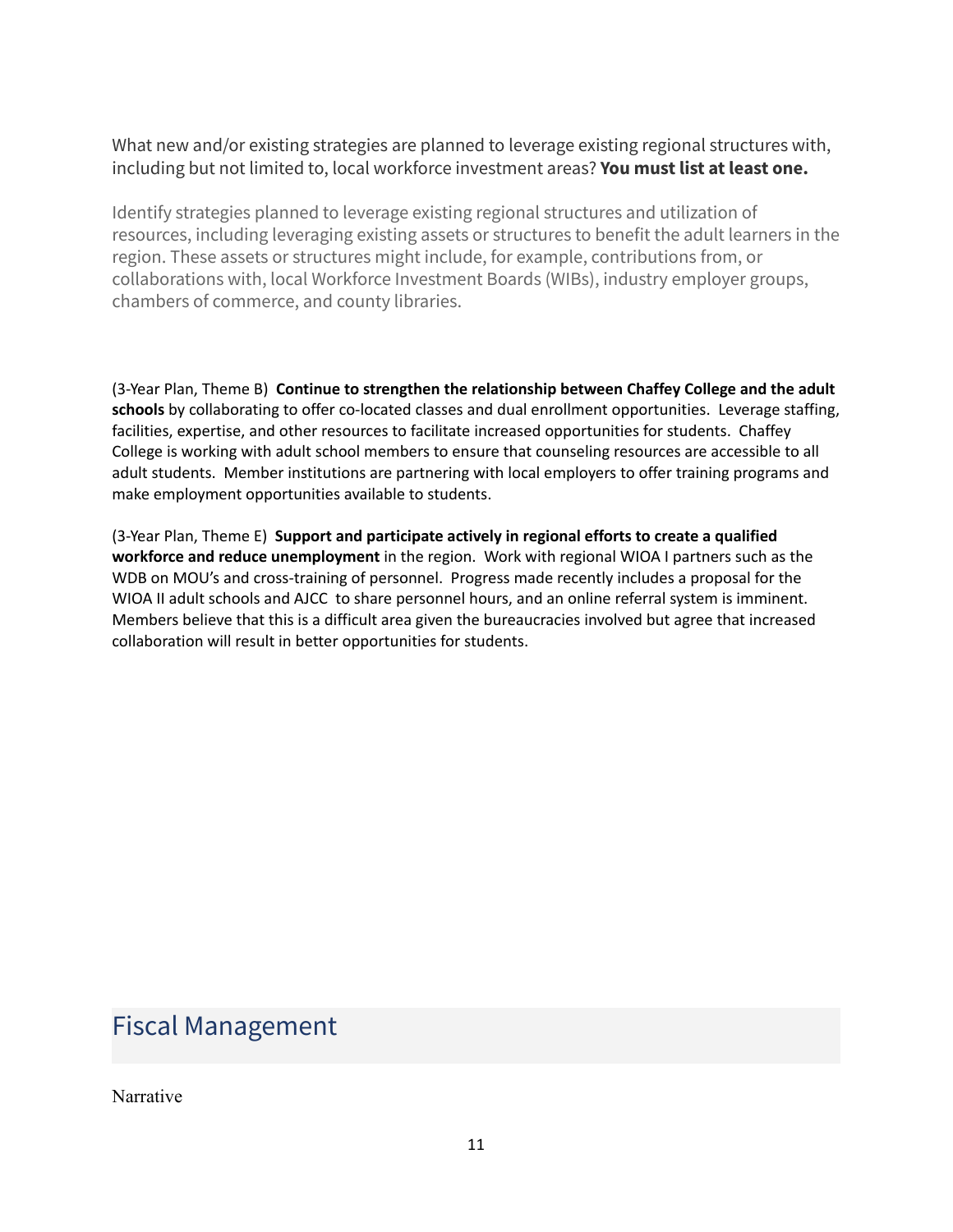Please provide a narrative justifying how the planned allocations are consistent with the annual adult education plan which is based on your CAEP 3-year plan.

In 2020-21, West End Corridor member institutions encountered the same difficulties as the rest of the adult education providers in the state due to the pandemic. Enrollment decreased by about 50%, despite the fact that most courses were converted to distance learning modalities when feasible. Students and staff required training on the technology and platforms that were implemented. Member institutions were forced to cut back on CTE offerings and did not pursue expansion in the past year. Outcomes suffered due to the difficulty of pre- and post-testing students and the inability of students to complete the hands-on components of many CTE programs.

The WECC Executive Committee examined needs for the coming year and allocated funds accordingly in the 2021-22 CFAD. COLA funds received after the CFAD submission were distributed proportionately among members via an allocation amendment. All fiscal decisions have been unanimously approved. The members opted to continue to function under the fiscal agent model and to maintain a separate account destined for consortium-wide expenses. This system has served the Consortium well, as it provides the financial flexibility necessary for support of pilot projects and resources that benefit all members. It also provides the means to allocate additional funds to members in times of budget uncertainty.

Consortium leadership meets regularly to review and approve fiscal matters, including any necessary revisions or amendments. Allocation decisions have always taken the following into account:

- Plan goals, regional gaps, and redundancies
- Regional demographic and labor market trends
- Community characteristics and needs
- Member strengths, limitations, and potential to leverage other resources
- Number of students to benefit
- Ability to offer highly flexible, low-cost programs.

**ABE, ASE, and ESL:** The Plan identifies a continuing need to maintain strong programs, and in some areas, expand to meet the need. Members anticipate that student retention will be a priority in the coming year, so funds are devoted to increased technology for students and staff, supplemental software, orientation programs, support services, and tutoring centers. Funds will be expended on resources that reduce student barriers, such as childcare and technology access/training.

**CTE:** Plan goals include the expansion of CTE offerings in sectors that are in demand in the region. Funds will support CTE programs that are established and have proved successful, such as computer skills, healthcare-related classes, HVAC, EMT, and others. New pilot programs planned for the year include plumbing, culinary entrepreneurship, and possibly aviation mechanics. The model of leveraging member resources by offering Chaffey College classes at an adult school facility has been successful and will be continued.

**Transitions:** Significant progress has been made in this area with the establishment of the Chaffey College dual enrollment partnership program (SB554.) The college offered increased opportunities for adult education students through online course offerings in a variety of areas during the pandemic.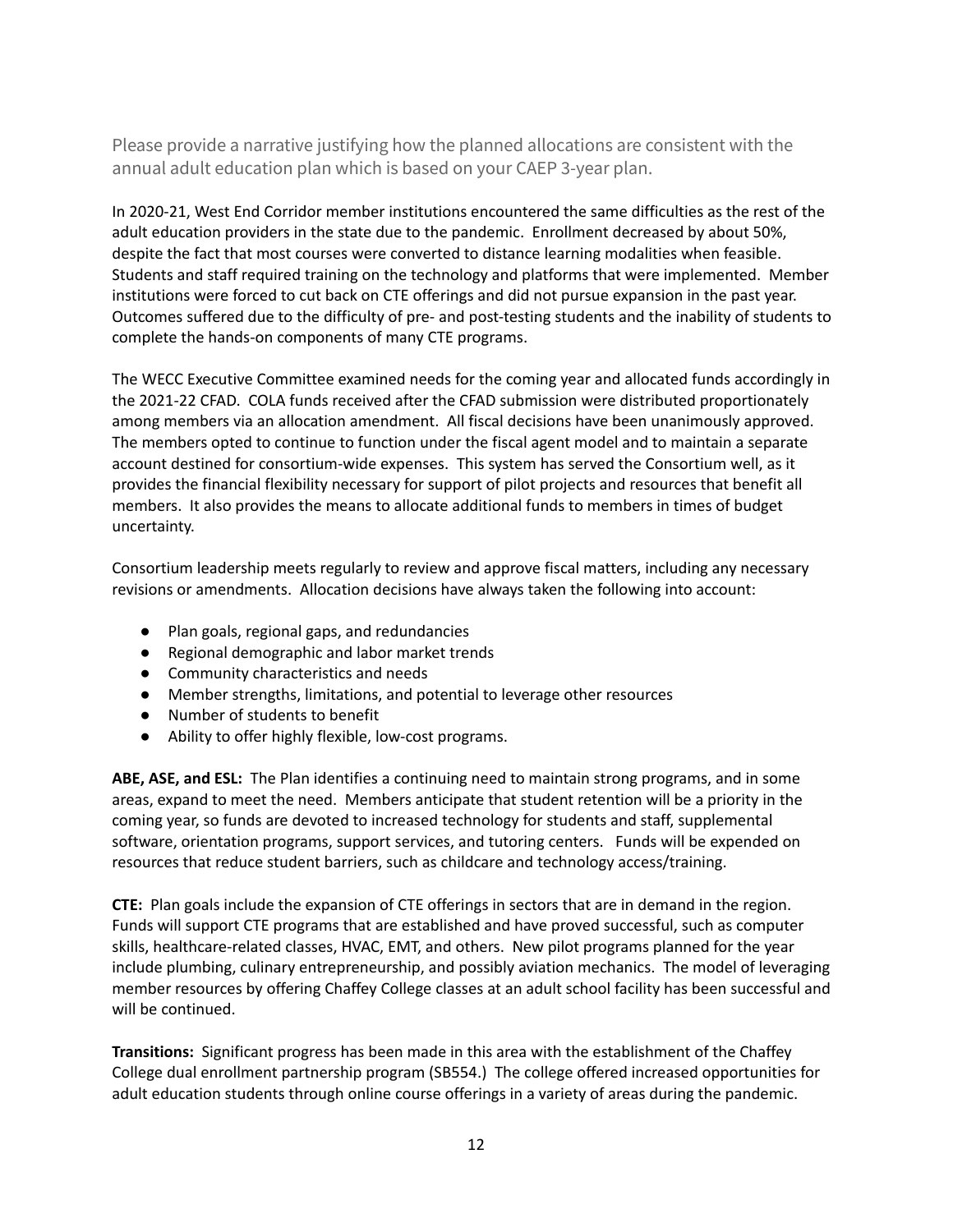More co-located classes will be instituted once conditions are favorable. Academic and career counseling resources have been enhanced at Chaffey Adult School with the completion of the Access Center, and other members are increasing counselor hours as feasible. The Assistant Director of Adult Education Pathways at Chaffey College works closely with Consortium member districts to make counseling resources available to adult school students. Collaboration continues between the WIOA I and II providers to facilitate training and employment opportunities for students.

**Professional Development:** Funds have always been set aside in the consortium-wide account to support the professional development needs of members and their staffs under the umbrella of Plan goals. A virtual networking session, "Student Retention & Motivation in the Virtual Classroom," was held for Consortium teachers last spring. Feedback was positive and teachers wish to continue to connect with one another as a Consortium. Both teaching and classified staff were encouraged to take advantage of the many virtual PD and networking opportunities offered by state agencies and professional associations in the past year.

**Data:** Effective gathering and use of data is an ongoing concern for the Consortium leadership. Funds are allocated for student data systems (ASAP) and PD related to data gathering, reporting, and use. The Data Group continues to meet regularly to support one another and the Consortium in this area. The Consortium is in the process of contracting with WestEd to provide data support in conjunction with compiling the 2022 Three-Year Plan. Other pilot projects such as the electronic student ID system are financed by the Consortium.

#### Approach to Incorporating Remaining Carry-over Funds

Please describe your approach to incorporating remaining carry-over funds from prior year(s) into strategies planned for 2021-22.

WECC member agencies have always met the 30-month timeline for spending CAEP funds. It is expected that there will be some carryover from year to year, especially from the past year. Expansion and pilot projects were put on hold and enrollment was down from previous years. Classes that were cancelled will now be reinstated and outreach efforts are being intensified to inform returning students and recruit new ones. Some carryover in the consortium-wide fund has already been allocated to members who have demonstrated the need. Members who have carryover also have plans to spend the funds in the coming year, either on restoring or increasing staffing, supplies/technology, or capital projects. The Access Center at Chaffey Adult School has been completed, and as a result, the previous carryover at CAS has been eliminated. Consortium leadership is not in favor of aggressive carryover limits because carryover is usually the result of planned program expansion or capital projects, both of which often continue into the next year due to hiring policies, facilities needs, or approval processes. These projects often span more than a one-year period due to their cost and complexity. At present, and in view of the economic uncertainty caused by the pandemic, the leadership group believes that a reasonable amount of carryover is fiscally responsible.

Data use continues to be an area of focus for the Consortium, so carryover funds may be used to expand existing data tools and resources, provide related professional development, enhance outreach, and